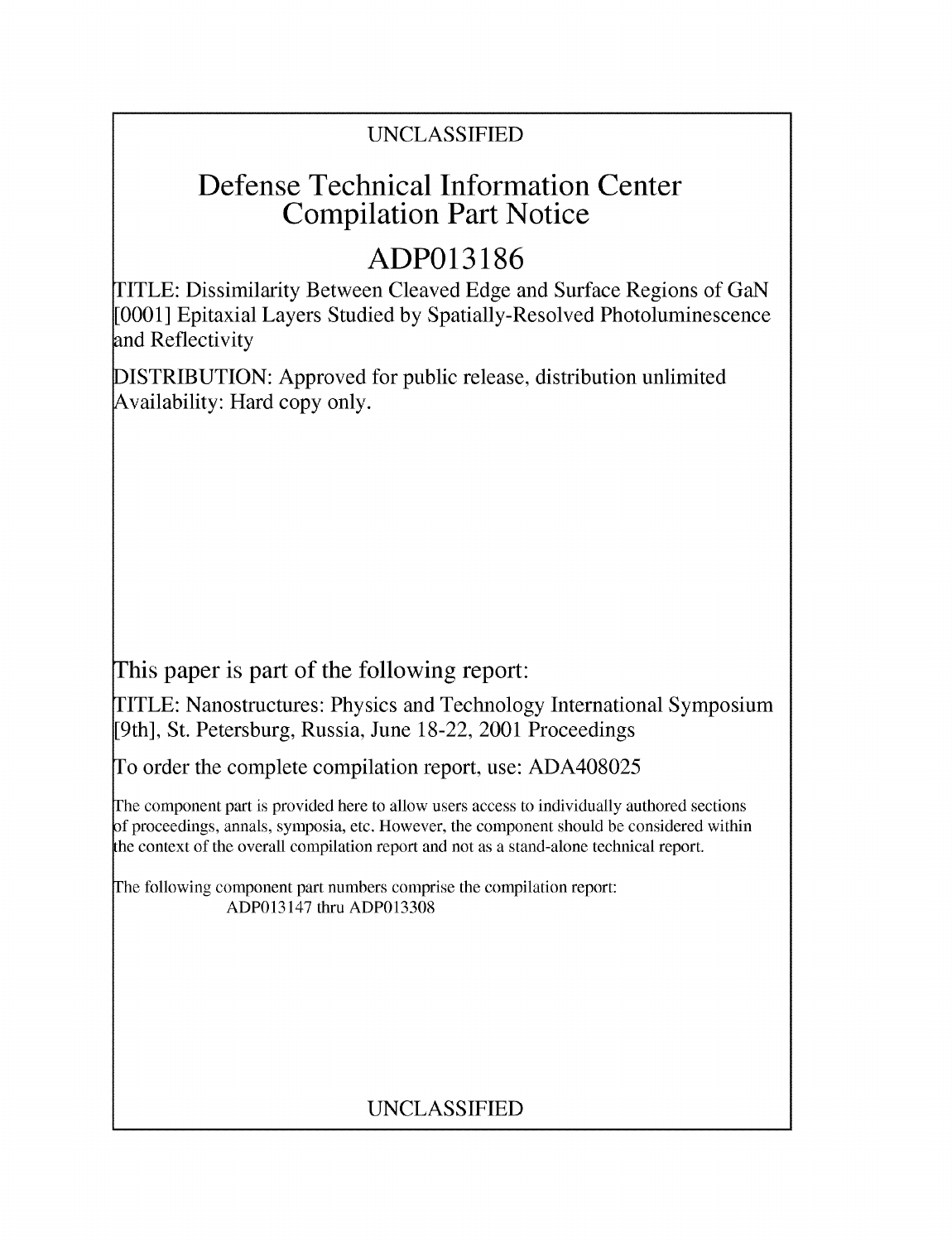### **Dissimilarity between cleaved edge and surface regions of GaN (0001) epitaxial layers studied by spatially-resolved photoluminescence and reflectivity**

T. V. Shubina†, *M. G. Tkachman*†, A. A. Toropov†, A. I. Karlik†, S. V. Ivanov†, P. S. Kop'ev†, T. Paskova‡ and B. Monemar<sup>†</sup>

t loffe Physico-Technical Institute, St Petersburg, Russia

**I** Department of Physics and Measurement Technology, Link6ping University,

S-581 83 Linköping, Sweden

Optical properties of GaN, the perspective material for modern optoelectronics, have been intensively studied during last three decades. Generally, three exciton transitions A  $(\Gamma_7 \times$  $\Gamma_9$ ), B ( $\Gamma_7 \times \Gamma_7$ ), C ( $\Gamma_7 \times \Gamma_7$ ) observed in GaN with  $C_{6\nu}$  symmetry originate from crystalfield and spin-orbit splitting. Exchange interaction removes the degeneracy of the fourfold degenerate exciton series and splits the A  $(n = 1)$  level into an allowed  $\Gamma_5$  and a forbidden  $\Gamma_6$  component. Both ground B and C levels split into three levels:  $\Gamma_5$ ,  $\Gamma_1$  and  $\Gamma_2$ . The allowed optical transitions involve the  $\Gamma_1$  state in an E  $\parallel$  c polarization and the  $\Gamma_2$  state in  $E \perp c$  [1].

Most of the GaN optical studies have been performed from the surface of epitaxial layers in the so-called  $\alpha$ -polarization, when the wave vector **k** is parallel to the crystal axis c and the electric field vector E is normal to it. Very few papers concern investigation from a cleaved edge (facet) of the epitaxial layers, although such a study performed by Dingle *et al.* for  $\pi$  – (k  $\perp$  c, **E**  $\parallel$  c) and  $\sigma$  – (k  $\parallel$  c, **E**  $\parallel$  c) polarizations permitted one to check selection rules and determine experimentally the principal parameters of GaN valence bands [2]. During the edge study some dissimilarity between  $\alpha$  – and  $\sigma$  –polarized reflectance spectra was observed, which is not explained in the classical model and was not discussed in detail. Moreover, to the best of our knowledge, the edge reflectance measurements have not been repeated since that time due to obvious difficulties in preparation of high quality cleaved facets.

In this paper we present results of comparative studies of the edge and the surface optical properties of GaN epilayers done, using micro-photoluminescence  $(\mu$ -PL) and reflectance (R) spectroscopies. The results undoubtedly demonstrate inequality in exciton transitions taking place in the internal and near surface regions of the epilayers, which is presumably controlled by anisotropic strain and defect density.

The study was performed using a typical  $\sim$ 25  $\mu$ m-thick sample grown by HVPE as described previously [3]. Detailed structural characterization by x-ray diffractometry (XRD) and transmission electron microscopy demonstrates a good quality of the sample, especially in the top near surface regions where the dislocation density is less then  $10^8 \text{ cm}^{-2}$ . At room temperature the layer experiences a biaxial compressive strain  $(\sim 0.2 \text{ Gpa})$ .

Measurements of  $\mu$ -PL were carried out in a He continuous flow cryostat at 4 K under cw excitation by a 266 nm laser line of a solid-state diode-pumped frequency-doubled Nd:Vanadate cw laser followed by a MDB-266 frequency doubler unit. The beam impinging normally onto a surface or a cleaved edge facet of the sample was focused using a reflective objective creating an excitation spot of  $\sim$  1.5  $\mu$ m in diameter. The same objective collects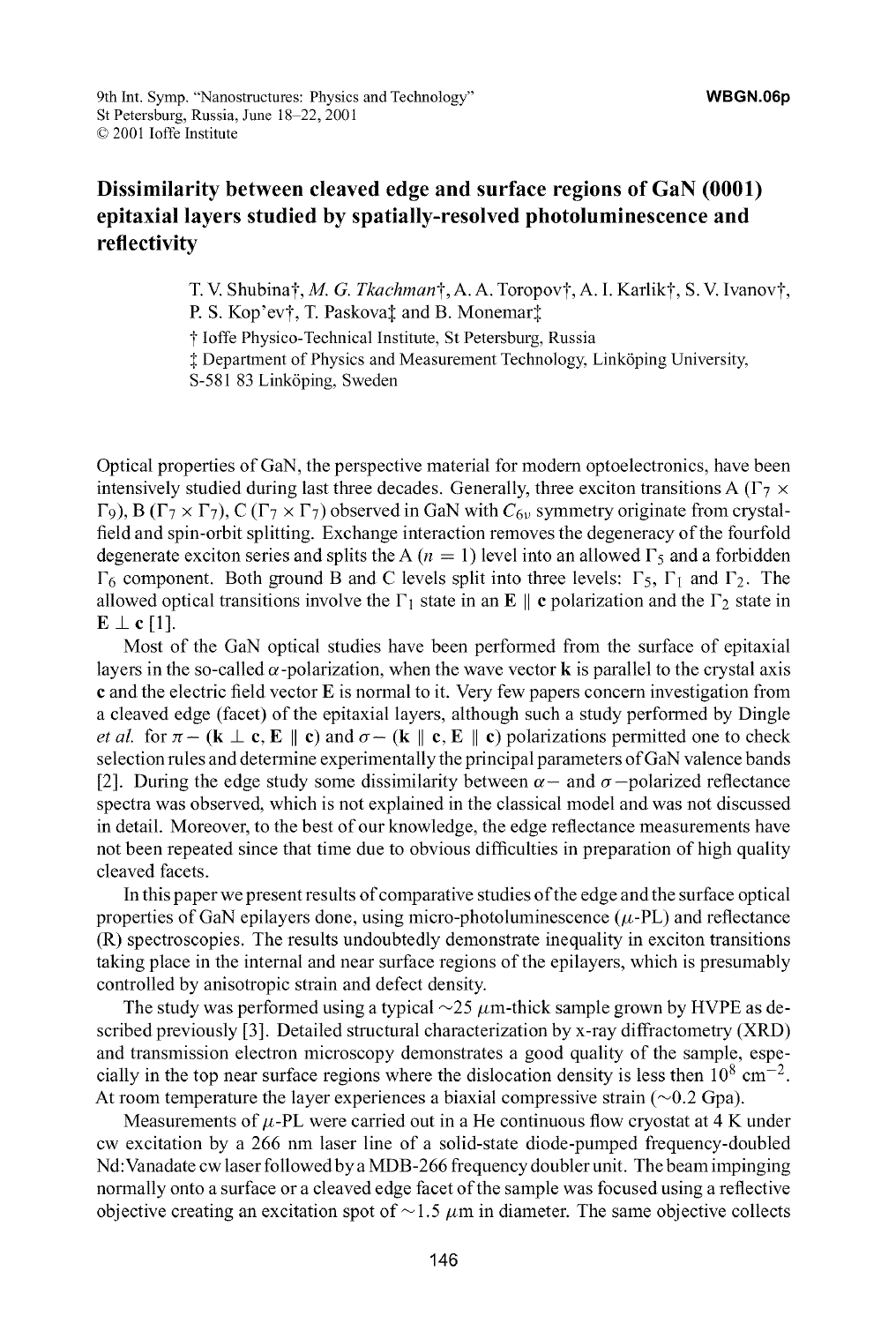

Fig. 1. Reflectance (a) and  $\mu$ -PL (b) spectra measured at 5 K in a GaN epitaxial layer in different polarizations:  $\alpha$  (k || c,  $\mathbf{E} \perp \mathbf{c}$ ),  $\sigma$  (k  $\perp \mathbf{c}$ ,  $\mathbf{E} \perp \mathbf{c}$ ) and  $\pi$  (k  $\perp \mathbf{c}$ ,  $\mathbf{E} \parallel \mathbf{c}$ ). Non-polarized facet  $\mu$ -PL spectrum is shown by triangles. (c) Temperature dependencies of exciton energies obtained from polarized reflectance ( $\sigma$  solid circles,  $\pi$  solid diamonds (B) and triangles (C), and  $\alpha$  open circles) and  $\mu$ -PL (open triangles).

the PL signal and the sample image which is monitored by a charge coupled detector (CCD). The PL is relayed to the slits of an asymmetrical Czemy-Turner type monochromator and then to the nitrogen cooled CCD. The spectral resolution of the system is estimated as  $\sim$ 0.6 meV. The R measurements were performed in the same set-up, using a tungsten lamp as an excitation source. At the same focusing conditions the R spatial resolution is estimated as  $\sim$ 10  $\mu$ m. A linear polarizer (followed by a depolarizer) was mounted before monochromator slits to analyze the PL and R polarization.

The comparison of R and  $\mu$ -PL data presented in Fig. 1(a) and (b) permits us to assign the most intense peak to a bound A exciton which appears to be generally  $\sigma$ -polarized. The ordering and peak energy of free A, B and C excitonic transitions (marked as  $FX_A$ ,  $FX_B$  and  $FX_C$ , respectively) are consistent with published data for weakly strained GaN on sapphire  $[4]$ . The  $\mu$ -PL spectra are characterized by the distinctiveness of the excitonic features, whose width is about 3 meV at low power. The  $\mu$ -PL measurements across the layer edge permit us to attribute a distinguished shoulder in the  $\alpha$ -polarized  $\mu$ -PL spectrum as reemission from relaxed bottom-interface regions, whereas temperature- and powerdependent studies show that an enhanced  $\pi$ -polarized component in the vicinity of a free A exciton peak *FXA* is related to joint contribution of bound excitons of the B band and scattered states of the A bands.

The reflectance spectra (Fig. 1(a)) satisfy generally the selection rules and the expected intensity relationship of the exciton transitions [2]. At the  $\alpha$  - and  $\sigma$ -polarizations the  $FX_A(\Gamma_5)$  and  $FX_B(\Gamma_5)$  exciton resonances are well pronounced, while the  $FX_C(\Gamma_5)$  one is rather weak. Contrary, in the  $\pi$ -polarization, the  $FX_C(\Gamma_1)$  resonance dominates with a well-distinguished  $FX_B(\Gamma_1)$  feature and negligible  $FX_A$ . However, the  $\alpha$  - and  $\sigma$ -polarized R spectra are appreciably different - the  $\alpha$ -polarized spectrum is shifted to higher energies as compared to the *cr* -polarized one. Exciton resonances in the facet spectra are wider, likely, due to the edge region imperfection.

The difference between the  $\alpha$  - and  $\sigma$ -polarized R becomes more pronounced with the temperature variation. Figure  $1(c)$  presents exciton energies which are deduced from the R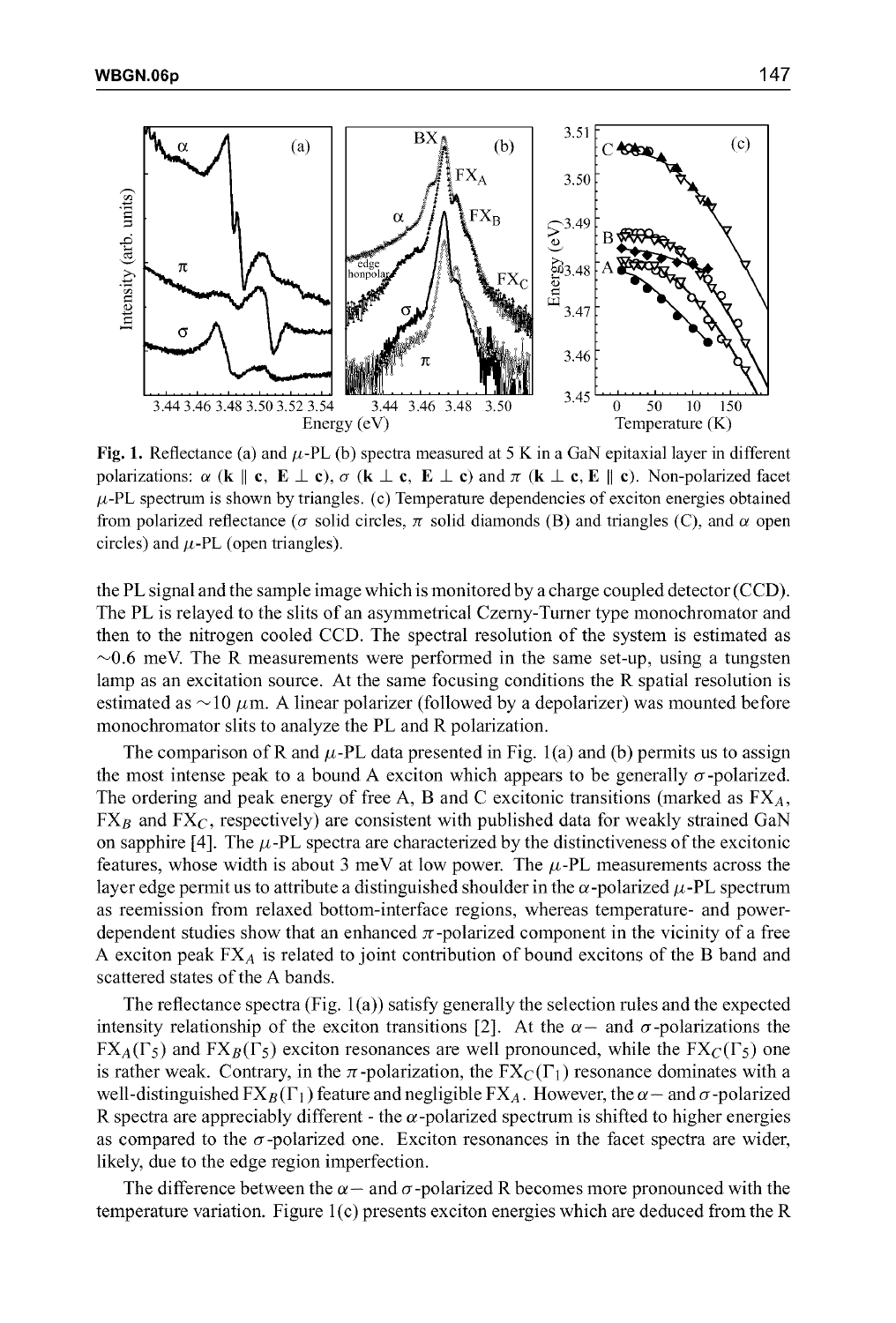spectra using a three oscillator model of the dielectric constant [5]. The exciton resonances, belonging to the same band, shift differently in the facet and surface spectra, although the energy gap between  $\Gamma_5$  and  $\Gamma_1$  states is expected to be less than 2 meV [6]. Only the C-band exciton transitions, shifted in energy due to spin-orbit splitting, coincide at all temperatures.

We have performed fitting of the facet R and  $\mu$ -PL temperature dependencies of the exciton energies using an analytical four-parameter model proposed by R. Pässler [7]

$$
E(T) = E(0) - \frac{\alpha_p \Theta_p}{2}
$$
  
 
$$
\times \left[ \frac{\rho}{2} \left( \sqrt[4]{1 + \frac{\pi^2}{6} \left( \frac{4T}{\Theta_p} \right)^2 + \left( \frac{4T}{\Theta_p} \right)^4} - 1 \right) + (1 - \rho) \left( \coth \left( \frac{\Theta_p}{2T} \right) - 1 \right) \right]
$$

where  $E(0)$  is a zero-temperature transition energy;  $\alpha_p$  is a high-temperature slope of the dependence; the parameter  $0 \leq \rho \leq 1$  determines relative weights of long-wavelength acoustical phonons  $(\rho)$  and a combination of optical and short-wavelength acoustical phonons  $(1 - \rho)$ ;  $\Theta_p$  is defined via the Debye temperature  $\Theta_D$  as  $\Theta_p \cong (2/3)\Theta_D/(1 - 1/2\rho)$ .

The fit of the  $\mu$ -PL data has been performed using  $E = 3.4810, 3.4858, 3.5053$  eV;  $\Theta_p = 420, 400, 420 \text{ K}; \rho = 0.4, 0.3, 0.42 \text{ for } FX_A(\sigma), FX_B(\pi), FX_C(\pi), respectively,$ with the same  $\alpha = 0.42$ . The parameters are close to those found for perfect homoepitaxial GaN films [8]. It appears that the  $\alpha$ -polarized R data can be successfully described by the parameters obtained from the edge  $\mu$ -PL fitting. The coincidence of the  $\mu$ -PL and the  $\alpha$ -polarized R dependencies (Fig. 1(c)) means that the main part of the polarized  $\mu$ -PL is provided by internal regions and is not a characteristic of the outer surface of the edge.

The edge reflectance data are fitted with  $E = 3.4780, 3.4830, 3.5053$  eV;  $\Theta_p = 100$ , 200,420 K;  $\rho = 0.9, 0.85, 0.4$  for  $FX_A(\sigma)$ ,  $FX_B(\pi)$ ,  $FX_C(\pi)$ , respectively. The parameters are hardly meaningful in the model. It is worth to note that the energy gaps between the exciton energies taken as a function of the A exciton line, assumed frequently as a measure of stress in GaN [6], vary differently in the edge and internal regions. Reflectance edge data demonstrate the anti-correlated variation between bands, while similar energy gaps found from  $\mu$ -PL and surface R are almost constant. Thus, the facet R dependencies seem to reflect a strong anisotropic strain near the facet surface **[9].**

The data on the band separations in the edge and internal regions are used to estimate spin-orbit  $\Delta_{SO}$  and crystal-field  $\Delta_{CR}$  parameters in the Hopfield's quasicubic model [10]. The obtained values at 5 K are:  $\Delta_{CR} = 9.5$  meV and  $\Delta_{SO} = 22$  meV – for edge regions;  $\Delta_{CR}$  = 10.4 meV and  $\Delta_{SO}$  = 20.3 meV – for internal regions. The set is generally consistent with that previously reported for surface measurements [6]. Particularly, the edge parameters are close to those found in facet studies [2], but with opposite assignment of  $\Delta_{CR}$  and  $\Delta_{SO}$ , which is possible because the Hopfield's model is symmetrical with respect to these parameters.

In conclusion, polarized photoluminescence and reflectance spectroscopy with high spatial resolution are employed to show the different optical properties of cleaved edges with respect to internal regions of thick GaN epitaxial layers. The values of spin-orbit and crystal-field parameters are determined separately for these areas. The obtained data indicate that an absorption edge of the material within the cleaved edge regions is below the energy of emission from internal regions (see Fig.  $1(c)$ ), which can be disadvantageous for the operation of edge-emitting devices, such as LED and lasers.